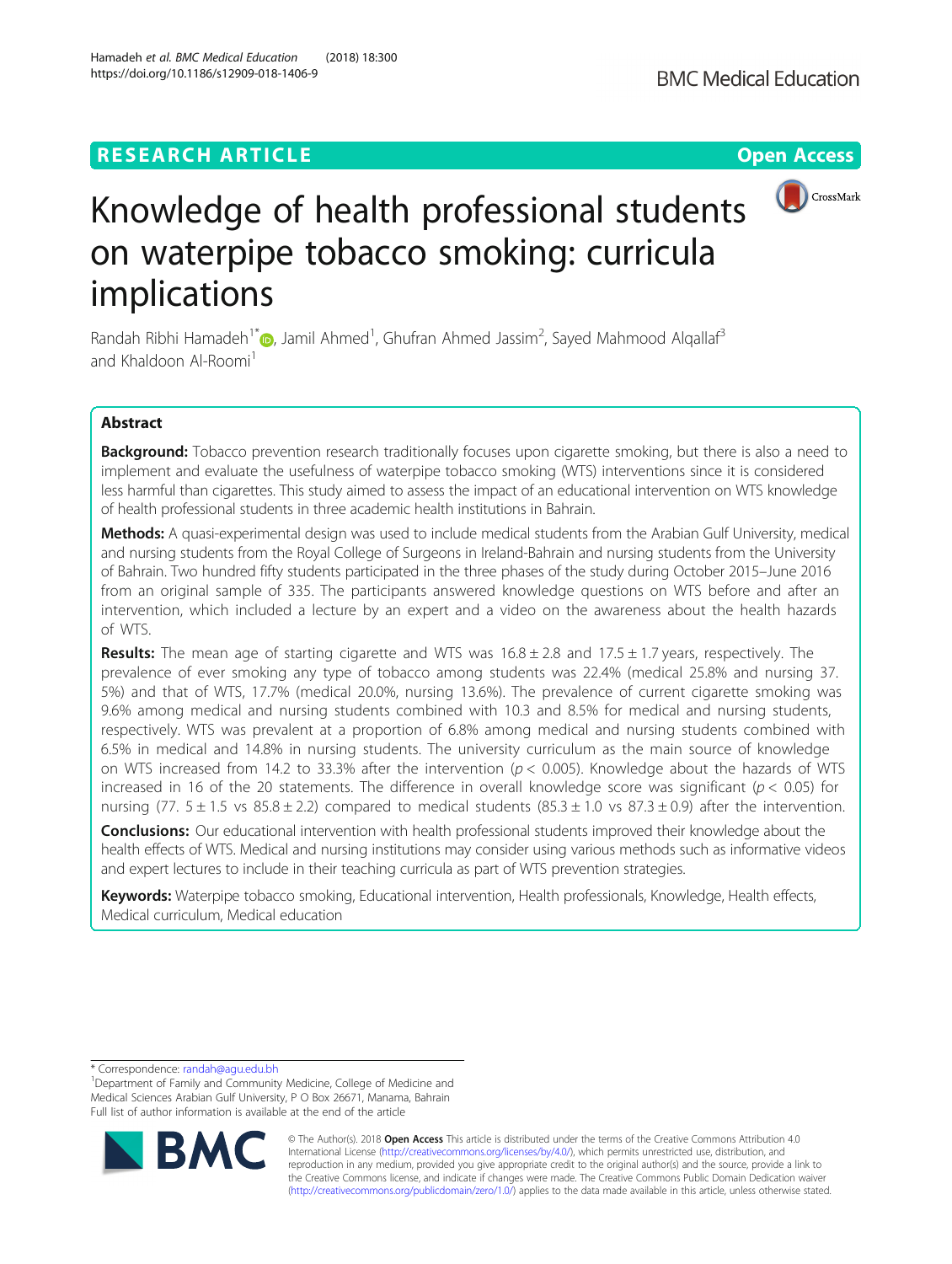# Background

Despite the significant gains by global tobacco control efforts since 1990, a quarter of the world's population still smokes various forms of tobacco [[1](#page-7-0)]. In 2015, the Global Burden of Disease Study ranked tobacco smoking among the top five risk factors responsible for disability-adjusted life years lost in 109 countries [\[1](#page-7-0)]. Even though the burden of cancer and other non-communicable diseases linked with tobacco use is shifting to developing countries [[2](#page-7-0)], yet developed countries continue to bear this burden. In Bahrain, lung cancer is the leading type of cancer among males with an age-standardized incidence rate of 27.5/100, 000, and the third most common in females (10.5/100, 000) during 1998–2012 [\[3](#page-7-0)]. The country has over 364 deaths attributable to tobacco-related diseases annually [[4\]](#page-7-0). The burden of tobacco-related mortality is considered critical given the small population size of the country. Bahrain had a population size of 1.316 million in 2014 which is projected to reach 1.[5](#page-7-0)92 million by 2020 [5]. There is a complete ban on tobacco advertisement and promotion with 18 years being the legal age for purchasing tobacco in the country [\[6\]](#page-7-0). The age-standardized estimated prevalence of any form of tobacco smoking in adults, 15 years and older, is 30.3% [[7\]](#page-7-0). A higher prevalence of tobacco smoking among medical students in Bahrain was noted over time. It increased in males from 27.5% in 1993 to 35.2% in 2005 and in females from 2.3 to 7.0% during the same period [\[8](#page-7-0)].

There has been an alarming increase in waterpipe tobacco smoking (WTS) among youth in the Eastern Mediterranean Region as it is increasingly considered as an acceptable alternative to cigarettes [\[9\]](#page-7-0). Among those 20– 64 years old, 10.8% of males and 6.2% of females are waterpipe smokers in Bahrain [\[10\]](#page-7-0). The trend of WTS is also critically high among healthcare professionals. About 12% male and 2% of female primary healthcare physicians in the country currently smoke waterpipe  $[11]$  $[11]$  $[11]$ . Addiction to WTS in later years of life starts much earlier in healthcare workers and WTS prevalence in this population has similar patterns and trend, as is in the general population. For instance, only 8.8% male and none of the female medical students smoked waterpipe in 1993. There was a sharp increase in their use of WTS in the next decade, leading to a WTS prevalence of 31.3% in males and 6.1% in females in 2005 (8). This has been attributable to the fact that training of Bahraini medical students and physicians lacks in the area of tobacco dependence prevention and cessation techniques [[8,](#page-7-0) [12](#page-7-0)].

The health hazards of WTS compared to cigarette smoking are underestimated by university students as well as the general population [[13\]](#page-7-0). Their lack of knowledge about WTS is mainly because of the unavailability of information and misconceptions about WTS [\[14](#page-7-0)]. WTS is clearly associated with adverse cellular and genetic changes much like those caused by cigarette smoking. Even light (< 5 times /week) WTS is associated with moderate symptoms of cough and sputum production and later, with more advanced complications of the respiratory tract [[15\]](#page-7-0). A recent case series study suggests that WTS is linked to acute carbon monoxide poisoning in young adults, to the extent of requiring emergency room visits [[16\]](#page-7-0). Toxic effects of carbon monoxide may not be limited to waterpipe tobacco smokers but can also affect non-smokers from second-hand smoke [\[17](#page-7-0)]. Moreover, studies on the toxic contents and health consequences of WTS have identified around 300 health hazardous chemical compounds associated with lung, oral and urinary bladder cancers; and chronic obstructive pulmonary disease [\[18](#page-7-0)]. Not surprisingly, experts have called for evaluating the health messages and interventions for the prevention of WTS to create a powerful effect as has been for cigarettes [\[19](#page-7-0)]. Therefore, educating future physicians and nurses on the hazards of WTS could be an effective means of controlling WTS because they would lead the WTS cessation interventions in healthcare settings. It is imperative that they, as role models, avoid using any form of tobacco. Physicians are also expected to inquire from their patients about tobacco use to help them quit. A study from the United Kingdom reported that 69.5% of smoking cessation professionals never ask their patients about WTS use; even though three-quarters of the patients would like to have more information on WTS [\[20\]](#page-7-0). There are scarcely any studies from the Gulf Cooperation Council countries evaluating a WTS prevention strategy. Interventions to prevent and control tobacco smoking particularly WTS, have also been sparse [\[21,](#page-7-0) [22\]](#page-7-0) and only a recent focus. The aim of the present study was to assess the impact of an educational intervention on the health professional students' knowledge about WTS and the health effects associated with it.

## Methods

Bahrain has two medical and two nursing schools. This was a quasi-experimental study and participants included medical students of the College of Medicine and Medical Sciences, Arabian Gulf University (AGU) and the Royal College of Surgeons Ireland-Bahrain (RCSI Bahrain), nursing students from the College of Health Sciences (CHS), University of Bahrain and RCSI Bahrain. The total population of students studying in the three institutions was 2573 at the time of enrolment of participants. The numbers of medical students at AGU was 892 and RCSI Bahrain 750. There were 400 nursing students at RCSI Bahrain and 531 at CHS. It is worth noting that the majority of AGU students are Gulf Cooperation Council nationals, while those from RCSI Bahrain are international, mainly from Bahrain (39%), Kuwait (13%), Canada (10%),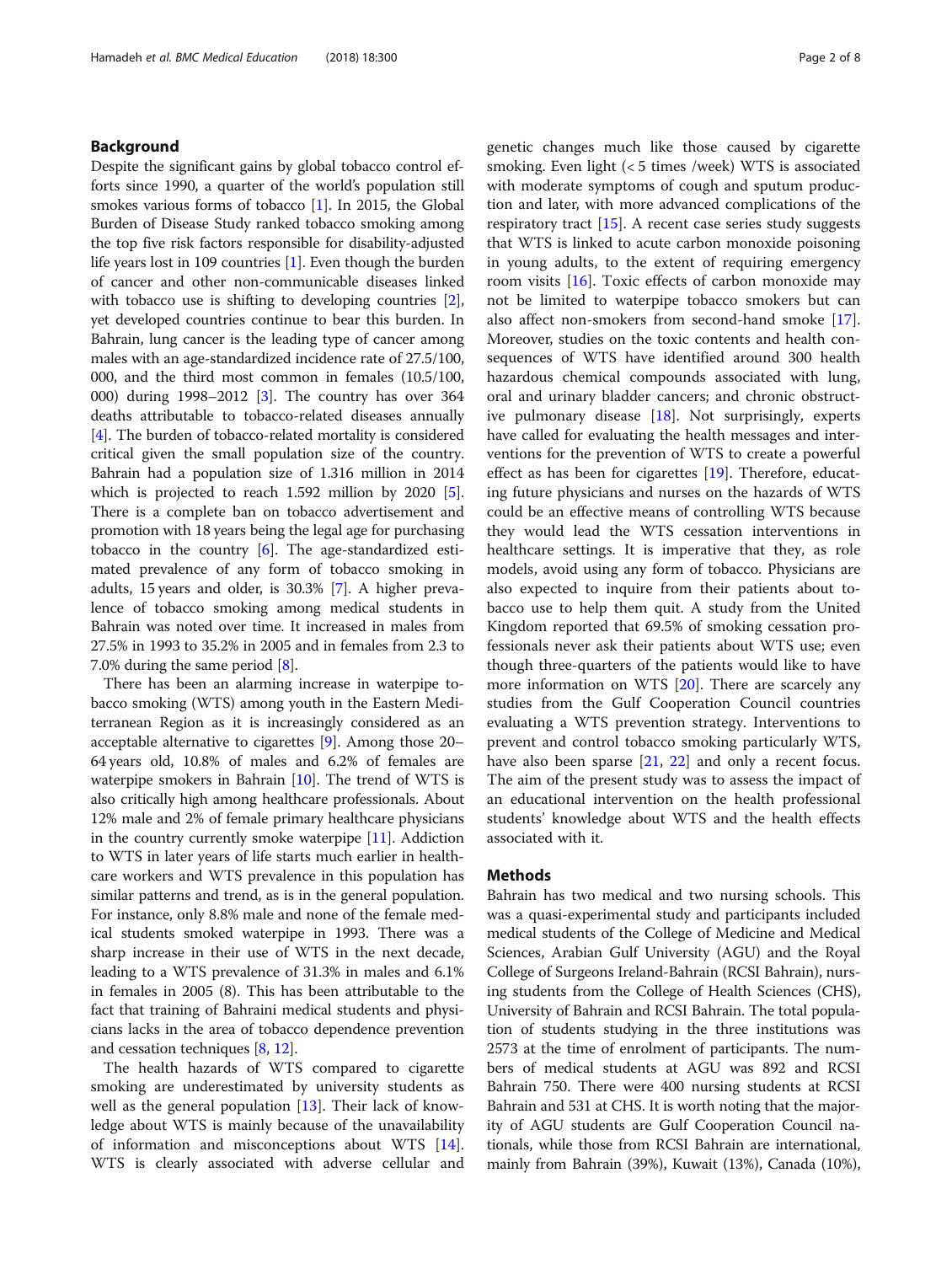and 6.0% each from Jordan and the United States of America, while most CHS students are from Bahrain.

A sample size of 335 students was obtained assuming that our intervention would result in a positive change in the 50% students' WTS knowledge at 95% confidence level and a bound on the error of estimation of 0.05. A multistage stratified random sample was selected from the three institutions. Two hundred fourteen medical students (116 from AGU, 98 from RCSI Bahrain) and 121 nursing students (52 from RCSI Bahrain and 69 from CHS) were selected by simple random sampling from a list of students enrolled in each class for the academic year 2015–2016. We replaced students who refused to participate in the study by others from the original sampling frame (Fig. 1).

A focal person was identified from each school to distribute and collect the questionnaires from the participants. The questionnaires were self-administered, anonymous at pre-intervention and post-intervention phases and submitted after completion in sealed envelopes to the respective focal persons. The questionnaire included demographic and knowledge items on the health effects of WTS based on the knowledge statements developed by the Centers for Disease Control and Prevention, USA [[23](#page-7-0)]. These 20 knowledge items comprised of true and false statements. For the assessment of WTS and cigarette smoking, standard core questions developed by Maziak et al [\[24](#page-7-0)] and the Global Health Professions Student Survey were also used [[25](#page-7-0)]. The knowledge part of the questionnaire had a Cronbach's Alpha of 0.75. The intervention included a 5-min video [[26](#page-7-0)] and a lecture on the hazards of WTS by the principal investigator who is a tobacco research expert in Bahrain. Data for the pre-intervention phase were collected from October to December 2015, followed by the intervention in February 2016 and data collection for the post-intervention phase was done in June 2016.

Definitions used for WTS in our study included: Ever WTS: ever smoked one or two inhalations, current WTS: smoked waterpipe at least once in the previous month, former WTS: smoked waterpipe at least once a month for three consecutive months in the past, never WTS: never smoked waterpipe at all, and non-WTS: never smoked waterpipe or a former waterpipe smokers. For cigarette smoking definitions used in our study included: ever cigarette smoking: ever smoked cigarettes, even one or two puffs, current cigarette smoking: smoked at least 1 cigarette per day during the month preceding the survey, former cigarette smoking: quit cigarette smoking more than a month prior to completing the questionnaire and never cigarette smoking: never smoked cigarettes at all. A single knowledge score was computed from the knowledge variables on WTS and was compared for differences in levels of knowledge by cigarette smoking, WTS and all types of smoking status, gender and study track, nursing or medical. Twenty

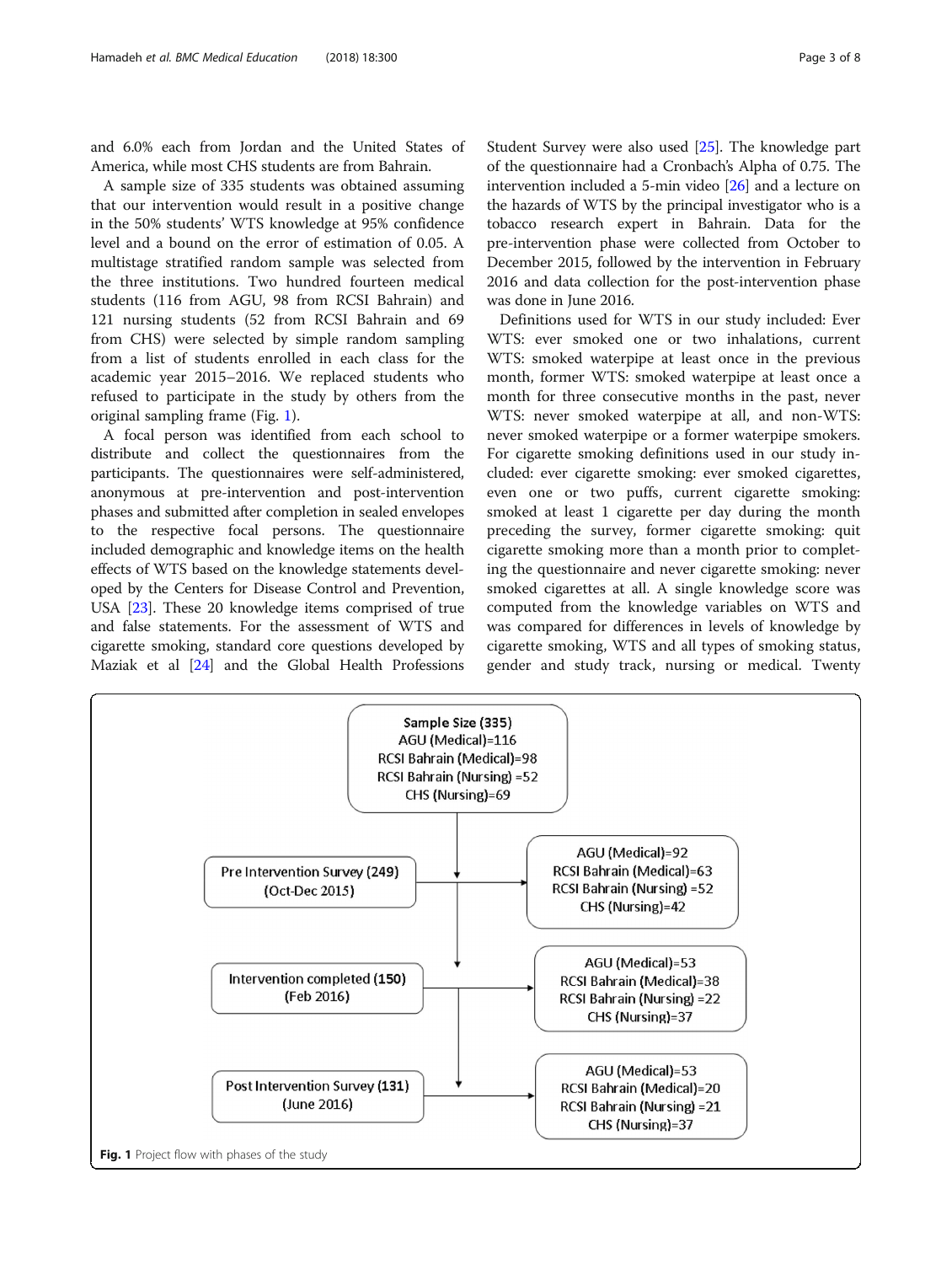items related to knowledge about the health hazards of WTS had a total maximum score of 20, which was converted to "100" for convenience. Ethical approval was obtained from the ethical committees of all the three participating institutions. Participants gave written and informed consent before answering the questionnaires for both phases of the study.

# Results

Sixty percent of the students completed the three phases of this study. Most of the participating students were Gulf Cooperation Council nationals with females comprising 68.5% of the pre-intervention and 66.7% of the post-intervention sample. The mean age of students was  $21.1 \pm 1.6$ years. The mean age of starting smoking was lower for cigarettes  $(16.8 \pm 2.8 \text{ years})$  than WTS  $(17.5 \pm 1.7 \text{ years})$  $(p > 0.05)$ . There were also no statistically significant differences between the study track and other characteristics of the participants after the intervention (Table 1).

Prevalence of ever and current use of waterpipe, cigarettes and smoking any type of tobacco decreased following the intervention (Fig. [2](#page-4-0)). Although current WTS prevalence decreased from 6.8 to 4.6% and cigarette smoking from 9.6 to 6.1% after the intervention, the

**Table 1** Characteristics of the participants in the study

|             |                    | Pre Intervention |       | Post Intervention | $\mathsf{P}$ |       |  |
|-------------|--------------------|------------------|-------|-------------------|--------------|-------|--|
|             |                    | No.              | $\%$  | No.               | $\%$         | Value |  |
| Track       | Medicine           | 155              | 62.2  | 73                | 55.7         | 0.240 |  |
|             | Nursing            | 94               | 37.8  | 58                | 44.3         |       |  |
|             | Total              | 249              | 100.0 | 131               | 100.0        |       |  |
| Year        | Year 1             | 71               | 28.5  | 23                | 17.8         | 0.299 |  |
|             | Year 2             | 51               | 20.5  | 25                | 19.4         |       |  |
|             | Year 3             | 51               | 20.5  | 42                | 32.6         |       |  |
|             | Year 4             | 42               | 16.9  | 25                | 19.4         |       |  |
|             | Year 5             | 18               | 7.2   | 9                 | 7.0          |       |  |
|             | Year 6             | 16               | 6.4   | 5                 | 3.9          |       |  |
|             | Total              | 249              | 100.0 | 129               | 100.0        |       |  |
| Age (Years) | 19                 | 48               | 19.5  | 15                | 13.8         | 0.503 |  |
|             | 20                 | 42               | 17.1  | 24                | 22.0         |       |  |
|             | 21                 | 58               | 23.6  | 30                | 27.5         |       |  |
|             | 22                 | 64               | 26.0  | 28                | 25.7         |       |  |
|             | 23                 | 34               | 13.8  | 12                | 11.0         |       |  |
|             | Total              | 246              | 100.0 | 109               | 100.0        |       |  |
| Gender      | Male               | 78               | 31.5  | 42                | 33.3         | 0.713 |  |
|             | Female             | 170              | 68.5  | 84                | 66.7         |       |  |
|             | Total              | 248              | 100.0 | 126               | 100.0        |       |  |
| Nationality | <b>GCC Citizen</b> | 219              | 88.0  | 118               | 90.0         | 0.518 |  |
|             | Others             | 30               | 12.0  | 13                | 10.0         |       |  |
|             | Total              | 249              | 100.0 | 131               | 100.0        |       |  |

differences were not statistically significant. The proportion of students who ever smoked, currently smoked, and smoked weekly and daily, and who shared the WTS session with others decreased. However, 83.3% participants after the intervention compared to 70.4% before, intended to quit WTS any time in the future. We also found that about two-thirds of the waterpipe smokers shared the mouthpiece with others during a smoking session.

The participants' main source of knowledge on WTS was social media in both phases (44.5%, before and 42.4%, after the intervention). However, students' sources of knowledge on WTS and cigarette smoking differed significantly. University curriculum as the main source of knowledge on hazards of WTS and cigarette smoking increased for cigarette smoking from 14.2 to 33.3% and for WTS from 28.4 to 46.1% after the intervention ( $p < 0.005$ ). The proportion of students who correctly answered the knowledge statements increased in 16 and decreased in four of the 20 statements (Table [2](#page-4-0)).

Students' correct responses for three statements improved significantly ( $p < 0.05$ ) following the intervention. These statements were: "Infections may be spread by sharing WTS", "An hour-long WTS session involves 200 puffs while smoking an average cigarette involves 20 puffs" and "Smoke from *maasel* (herbal WTS) contains carbon monoxide". Similarly, students' disagreement with three incorrect statements increased after the intervention ( $p = < 0.05$ ). These statements included: "After passing through water, smoke from waterpipe has lower levels of toxic agents", "waterpipe smoking is less addictive than cigarette smoking" and "in comparison with cigarette smokers, waterpipe smokers are not at risk of decreased fertility". Further, there were not any statistically significant differences when the correct answers for the 20 knowledge items were compared across waterpipe and cigarette smokers.

Smokers, females and nursing students had better knowledge prior to and after the intervention (Table [3](#page-5-0)). The overall mean knowledge score increased from 82 to 86.7 after the intervention; however, it increased marginally for medical students but significantly for the nursing  $(p = 0.002)$ . The score was higher for medical (85.4) than nursing (77.5) students at pre-intervention and reached 87.3 for medical and 85.8 for nursing students after the intervention. Knowledge about WTS improved across all academic years after the intervention. However, none of these differences was statistically significant.

# **Discussion**

The present study assessed the impact of an educational intervention on the knowledge of medical and nursing students in Bahrain on WTS and its relationship with various health-related outcomes. The intervention, a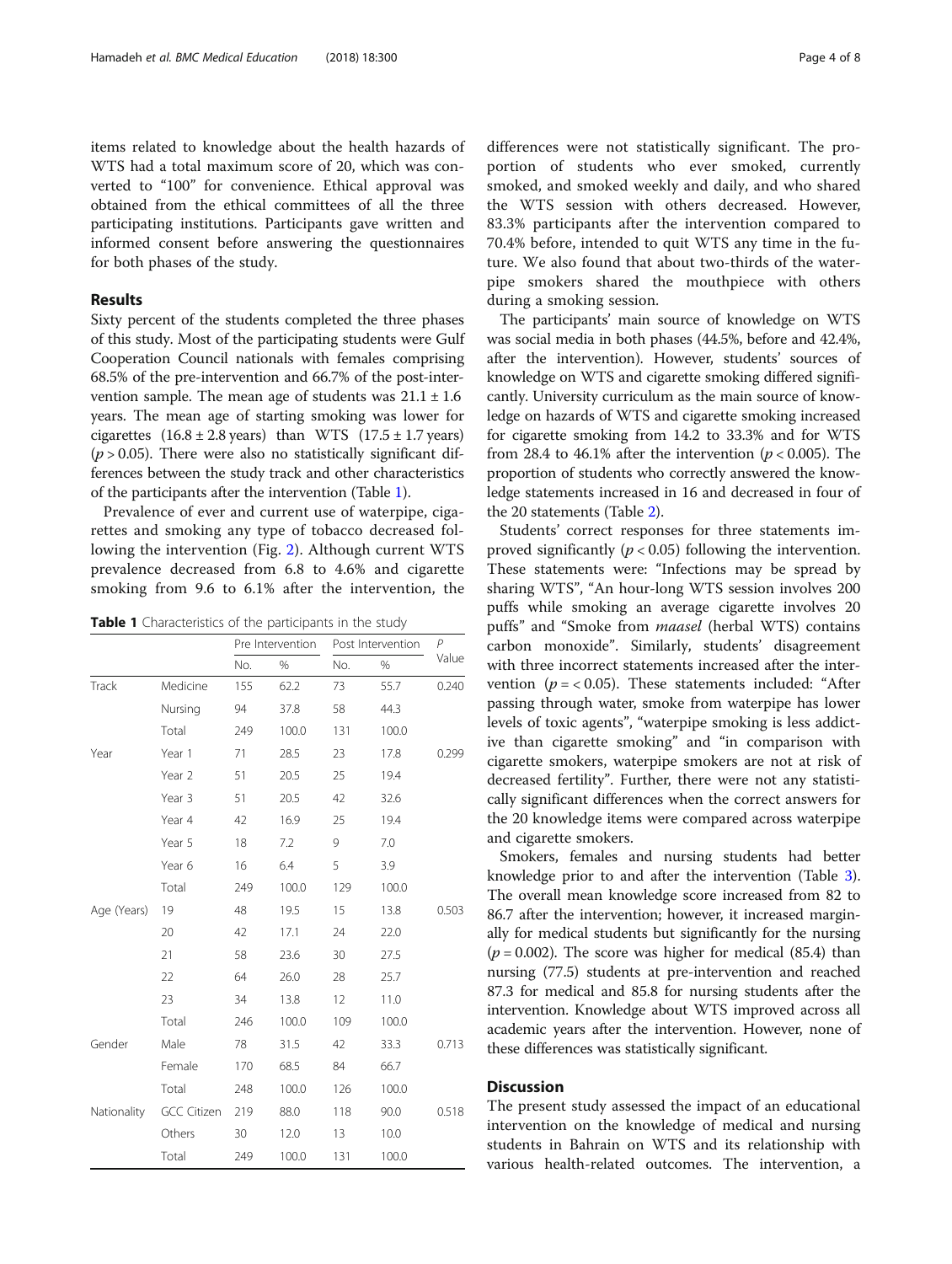<span id="page-4-0"></span>

# Table 2 Knowledge about the health hazards of WTS Smoking: pre and post intervention

|                                                                                                     | Pre Intervention |               | Post Intervention |      | P-value |  |
|-----------------------------------------------------------------------------------------------------|------------------|---------------|-------------------|------|---------|--|
|                                                                                                     | No.              | $\frac{0}{0}$ | No.               | $\%$ |         |  |
| WTS is safe alternative to cigarette smoking (F)                                                    | 233              | 93.6          | 122               | 92.8 | 0.918   |  |
| The charcoal to heat tobacco raises health risks by<br>producing high levels of CO (T)              | 226              | 90.8          | 114               | 87   | 0.259   |  |
| After passing through water, smoke from WTS has<br>lower levels of toxic agents (F)                 | 188              | 75.8          | 114               | 87.0 | 0.01    |  |
| WTS tobacco smoke contains toxic agents that cause<br>lung cancer (T)                               | 237              | 96.0          | 119               | 91.5 | 0.076   |  |
| Tobacco juices from WTS do not increase the risk of<br>developing oral cancer (F)                   | 199              | 80.2          | 111               | 84.7 | 0.281   |  |
| WTS tobacco and smoke contain toxic agents that<br>cause coronary heart disease (T)                 | 230              | 93.5          | 118               | 90.8 | 0.338   |  |
| Infections may be spread by sharing WTS (T)                                                         | 207              | 83.1          | 120               | 92.3 | 0.014   |  |
| Pregnant women who smoked WTS do not have<br>increased risk of having low birth weight babies (F)   | 216              | 86.7          | 114               | 87.0 | 0.94    |  |
| Babies born to WTS smokers are at an increased risk of<br>respiratory disease (T)                   | 220              | 88.4          | 118               | 90.8 | 0.472   |  |
| WTS smokers inhale lower amount of smoke than<br>cigarette smokers (F)                              | 211              | 85.1          | 114               | 87.0 | 0.607   |  |
| WTS is less addictive than cigarette smoking (F)                                                    | 132              | 53.2          | 94                | 72.3 | < 0.001 |  |
| The smoke of WTS is as toxic as that of cigarettes (T)                                              | 160              | 65.0          | 94                | 72.3 | 0.152   |  |
| An hour-long WTS session has 200 puffs, and a cigarette<br>has 20 puffs (T)                         | 186              | 75.6          | 111               | 86.0 | 0.018   |  |
| WTS has many of the same health risks of cigarettes (T)                                             | 219              | 88.3          | 113               | 86.3 | 0.565   |  |
| Smoke inhaled during a typical WTS session is over 100<br>times than smoking a cigarette (T)        | 207              | 84.5          | 111               | 85.4 | 0.818   |  |
| In comparison with cigarette smokers, WTS smokers are not<br>at risk of decreased fertility (F)     | 190              | 76.9          | 112               | 86.2 | 0.033   |  |
| In comparison with cigarette smokers, WTS smokers are not<br>at risk of decreased lung function (F) | 217              | 87.9          | 120               | 91.6 | 0.265   |  |
| Smoke from <i>maasel</i> (herbalWTS) contains carbon monoxide (T)                                   | 201              | 81.4          | 117               | 90.0 | 0.028   |  |
| Secondhand smoke from WTS is not a health risk for nonsmokers (F)                                   | 199              | 80.6          | 107               | 81.7 | 0.793   |  |
| WTS among youth is decreasing worldwide (F)                                                         | 187              | 75.4          | 104               | 79.4 | 0.382   |  |

T True, F False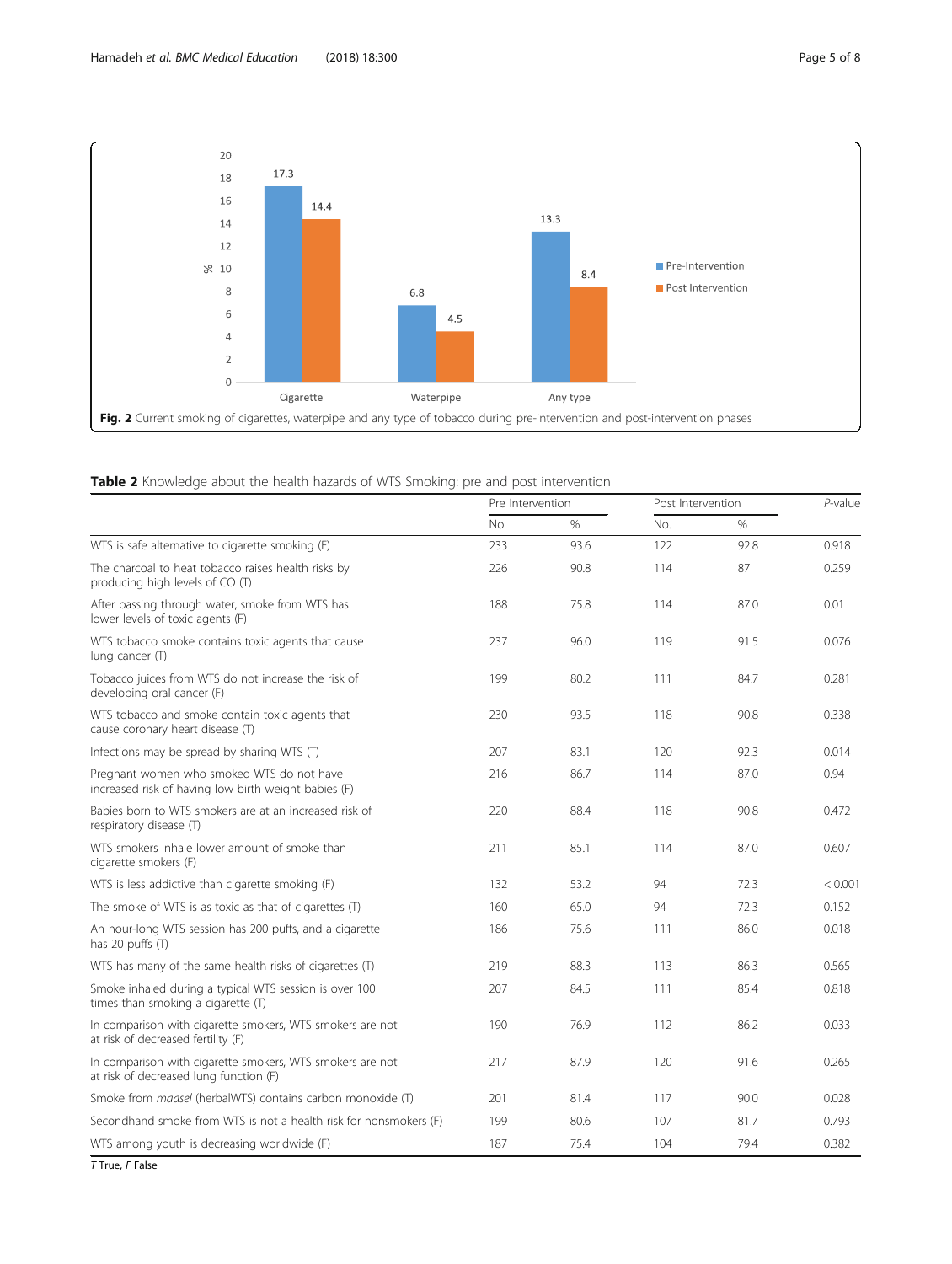| Time              | $\mathbb N$ | Mean  | SD    | SE   | Mean<br>Diff | 95% C.I |       | P-Value |
|-------------------|-------------|-------|-------|------|--------------|---------|-------|---------|
|                   |             |       |       |      |              | Lower   | Upper |         |
| Pre Intervention  |             |       |       |      |              |         |       |         |
| Non Smoker        | 177         | 82.03 | 14.35 | 1.08 | $-1.44$      | $-5.37$ | 2.50  | 0.471   |
| Smoker            | 49          | 83.47 | 11.65 | 1.66 |              |         |       |         |
| Post Intervention |             |       |       |      |              |         |       |         |
| Non Smoker        | 97          | 85.67 | 17.18 | 1.74 | $-4.33$      | $-8.78$ | 0.12  | 0.057   |
| Smoker            | 20          | 90.00 | 6.28  | 1.40 |              |         |       |         |
| Pre Intervention  |             |       |       |      |              |         |       |         |
| Male              | 70          | 82.36 | 14.06 | 1.68 | 0.28         | $-3.62$ | 4.19  | 0.887   |
| Female            | 159         | 82.08 | 13.71 | 1.09 |              |         |       |         |
| Post Intervention |             |       |       |      |              |         |       |         |
| Male              | 39          | 88.21 | 13.35 | 2.14 | 2.76         | $-3.38$ | 8.90  | 0.375   |
| Female            | 79          | 85.44 | 16.93 | 1.90 |              |         |       |         |
| Pre Intervention  |             |       |       |      |              |         |       |         |
| Medicine          | 138         | 85.36 | 12.23 | 1.04 | 7.92         | 4.27    | 11.56 | < 0.005 |
| Nursing           | 92          | 77.45 | 14.63 | 1.53 |              |         |       |         |
| Post Intervention |             |       |       |      |              |         |       |         |
| Medicine          | 69          | 87.32 | 15.89 | 1.91 | 1.55         | $-4.19$ | 7.29  | 0.594   |
| Nursing           | 52          | 85.77 | 15.67 | 2.17 |              |         |       |         |

<span id="page-5-0"></span>Table 3 Students' correct knowledge score by smoking status (all types), gender and track

combination of an informative video session followed by a tobacco research expert's lecture, improved the students' knowledge, and to some extent their smoking behaviour. Students' knowledge about the health effects of WTS significantly improved and the overall mean knowledge score increased following the intervention. This change may be attributed to the intervention since no changes have occurred in the curriculum of these institutions during the study period that could have affected the students' knowledge on tobacco health hazards. The fact that medical students were more knowledgeable than the nursing, as found in the pre-intervention survey, is most likely due to the higher coverage of the harmful effects of WTS in the medical curriculum. Further, the remarkable improvement in the knowledge of nursing students affirms the potentially important role that such an intervention can play in improving knowledge on the hazards of WTS. Although there are scarcely any similar studies, these results are consistent with studies that have repeatedly shown a positive impact of educational interventions on participants' knowledge improvement [[27](#page-7-0)]. A recent study showed that educational messages, even if delivered online, could have a positive impact on changing the population's perceptions about WTS. However, the effectiveness of these messages in reducing the prevalence of WTS has not been encouraging [[28](#page-7-0)].

Our pre-intervention survey showed that the university curriculum was not the main source of students' knowledge about the hazards of smoking. The students' knowledge of the hazards of cigarette smoking (28.4%) was twice that of WTS (14.2%). A possible explanation for this difference is that traditionally health professional students' curricula in Bahrain have more emphasis on cigarette smoking. Thus, for future health professionals to become role models and help their patients quit tobacco smoking, they require a curriculum that adequately covers topics about the hazards of all types of tobacco smoking and helps develop their tobacco cessation counselling skills [[29](#page-7-0)]. Our findings are consistent with research from within and outside the region that recommends integration of education about cigarette smoking and WTS prevention in the health professional students' curriculum [[30](#page-7-0)–[32\]](#page-7-0). A study from one of the participating institutions had earlier concluded that despite the coverage of the medical curriculum about the hazards of tobacco smoking, students continued to use tobacco and that the curriculum needed to include strategies to help them develop positive attitudes and behaviours to avoid tobacco smoking [\[33\]](#page-7-0). Studies from Bahrain encourage efforts to integrate knowledge about the health effects of tobacco smoking in the medical curriculum [\[8](#page-7-0), [32](#page-7-0), [33\]](#page-7-0). Further, a study from the region recently recommended that even dental students, who also have a high level of interaction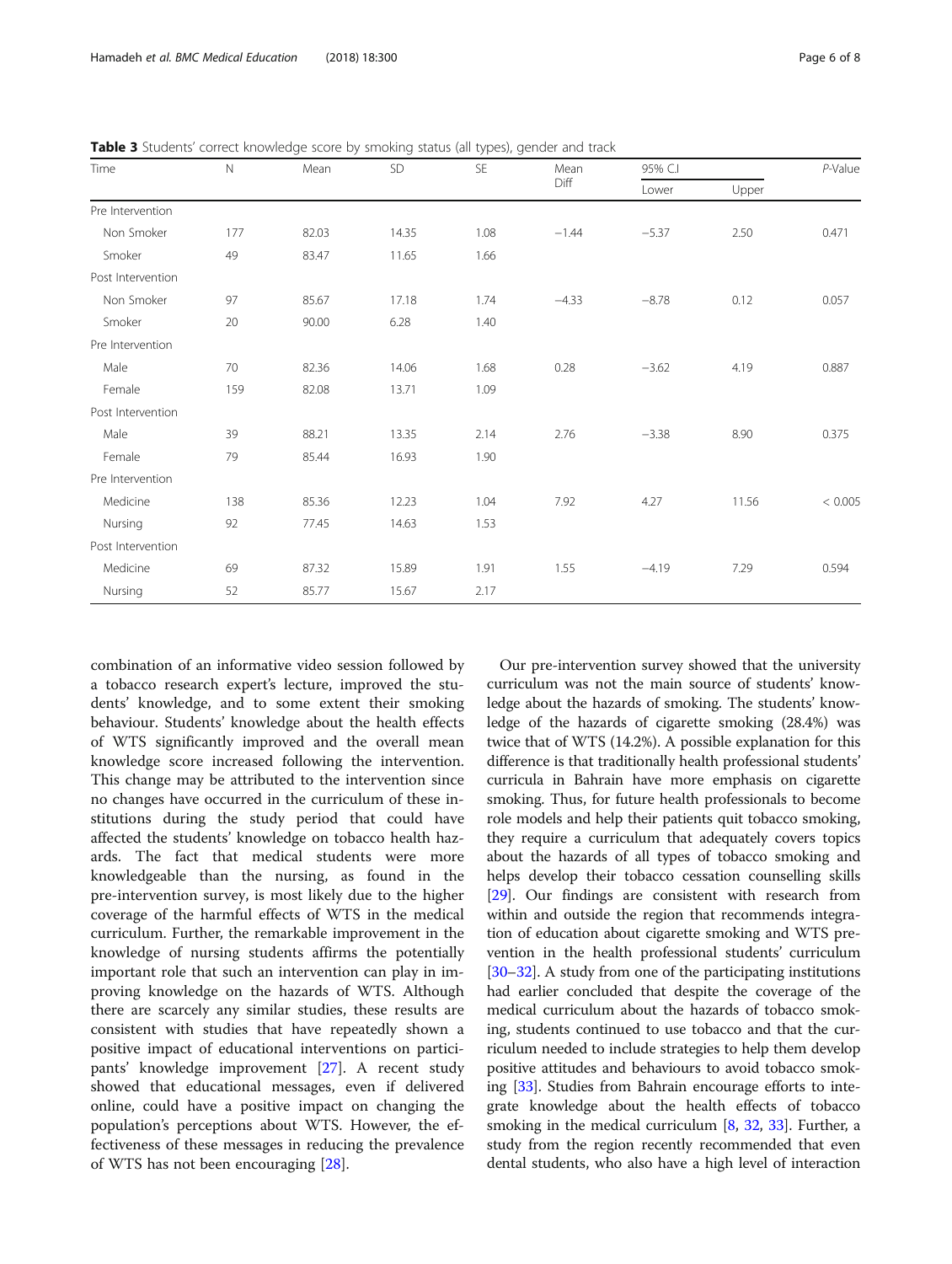with their smoking patients, need to be given training on counselling skills so that they may also use their encounters with their patients towards helping them quit tobacco [[34](#page-7-0)]. A previous study on the knowledge of medical students on cigarette smoking hazards reported that although students were knowledgeable about the hazards, they were uncertain about their role in counselling patients to quit tobacco smoking [\[8\]](#page-7-0).

Our estimate of smoking prevalence (13.5%) was lower than what was previously reported (16.0%) for medical students in Bahrain in 2005 [[8\]](#page-7-0). It is unlikely that the difference is due to the gender composition since the previous study had a similar distribution of both sexes. However, the prevalence of 6.8% of WTS in our study is lower than that reported more than a decade ago for medical students in Bahrain (14.2%) [[8\]](#page-7-0). This is most likely because the previous study had a much larger sample size from only one institution, whereas the current study included medical and nursing students from three institutions.

It is worth noting that this was the first study of its kind in Bahrain involving these three health institutions together in one research project. Participation of students from three health educational institutions in the country through effective collaboration was a strength of this study. In addition, the study has tested tobacco intervention for the first time in the country, therefore; it would help in the development of further interventions towards WTS control. This study has some limitations; firstly, some of the students who participated in the pre-intervention phase did not continue in the intervention and post-intervention survey, which affected the overall response rate. This was probably due to the lack of sufficient motivation among students. Secondly, the investigators considered a matched pair study design with a control group, but it was not feasible in view of the possibility of cross-contamination as well as logistical difficulties. This was the reason that a before and after study design was considered most suitable.

# Conclusion

The intervention improved health professional students' knowledge of the hazards of WTS. Future studies are encouraged to provide evidence on other effective interventions to prevent and control WTS among youth in Bahrain. In addition, there is a need to review the medical and nursing curricula to emphasize the hazards of WTS and develop prevention strategies in Bahrain and other similar contexts.

#### Abbreviations

(AGU): Arabian Gulf University; (RCSI Bahrain): Royal College of Surgeons Ireland-Bahrain; (CHS): College of Health Sciences; (WTS): Waterpipe tobacco smoking

#### Acknowledgements

We are thankful to the Arabian Gulf University (AGU), Royal College of Surgeons in Ireland Medical University of Bahrain (RCSI Bahrain) and the College of Health Sciences, University of Bahrain (CHS, UoB) for their support and to all the students who participated in this study. The authors are especially thankful to the students; Mahmood Bahzad (AGU), Ali Marzuq (RCSI Bahrain), Khawla Ahmed Al Husain (RCSI Bahrain) and Ebrahim Khalil Ebrahim Isa Ali (CHS, UoB) for their assistance.

#### Funding

The study was funded by the International Development Research Centre (IDRC) under a grant implemented by the American University of Beirut (AUB) for the project: "Shaping research for health in the Arab World: A systems and network approach to advance knowledge, inform policy, and promote public health" (Award:102518 Project: 20946 Organization: 11510 Task: 50686).

#### Availability of data and materials

The datasets used and/or analysed during the current study are available from the corresponding author on reasonable request.

#### Authors' contributions

RRH made substantial contributions to conception and design of the study. acquisition of funding, analysis, and interpretation of data, drafting the manuscript and revising it critically for important intellectual content, gave final approval of the submitted version to be published and is accountable for all aspects of the work. JA made substantial contributions to conception and design of the study, supervising the acquisition of data, data analysis and interpretation, drafting the manuscript and revising it critically for important intellectual content and gave final approval of the submitted version to be published. GAJ made substantial contributions to conception and design of the study, supervising the acquisition of data, interpretation of data; revising the manuscript critically for important intellectual content and gave final approval of the submitted version to be published. SMA made substantial contributions to conception and design of the study, supervising the acquisition of data, revising the manuscript critically for important intellectual content and gave final approval of the submitted version to be published. KAR made substantial contributions to conception and design of the study, revising the manuscript critically for important intellectual content and gave final approval of the submitted version to be published. All authors read and approved the final manuscript.

#### Ethics approval and consent to participate

The Research and Ethics Committee at the College of Medicine and Medical Sciences, Arabian Gulf University (Project Number 34-PI-01/15), RCSI Research and Ethics Committee and the Research Committee, College of Health Sciences, University of Bahrain approved this research. Written consent was obtained from the participating students of all the three institutions in both the pre-intervention and post-intervention phases of the study.

#### Consent for publication

Not applicable.

#### Competing interests

The authors (RRH, JA, GAJ, SMA, and KAR) declare that they have no financial or non-financial competing interests.

## Publisher's Note

Springer Nature remains neutral with regard to jurisdictional claims in published maps and institutional affiliations.

#### Author details

<sup>1</sup>Department of Family and Community Medicine, College of Medicine and Medical Sciences Arabian Gulf University, P O Box 26671, Manama, Bahrain. <sup>2</sup>Department of Family Medicine, Royal College of Surgeons Ireland-Bahrain Busaiteen, Bahrain. <sup>3</sup>College of Health Sciences, University of Bahrain, Zallaq Bahrain.